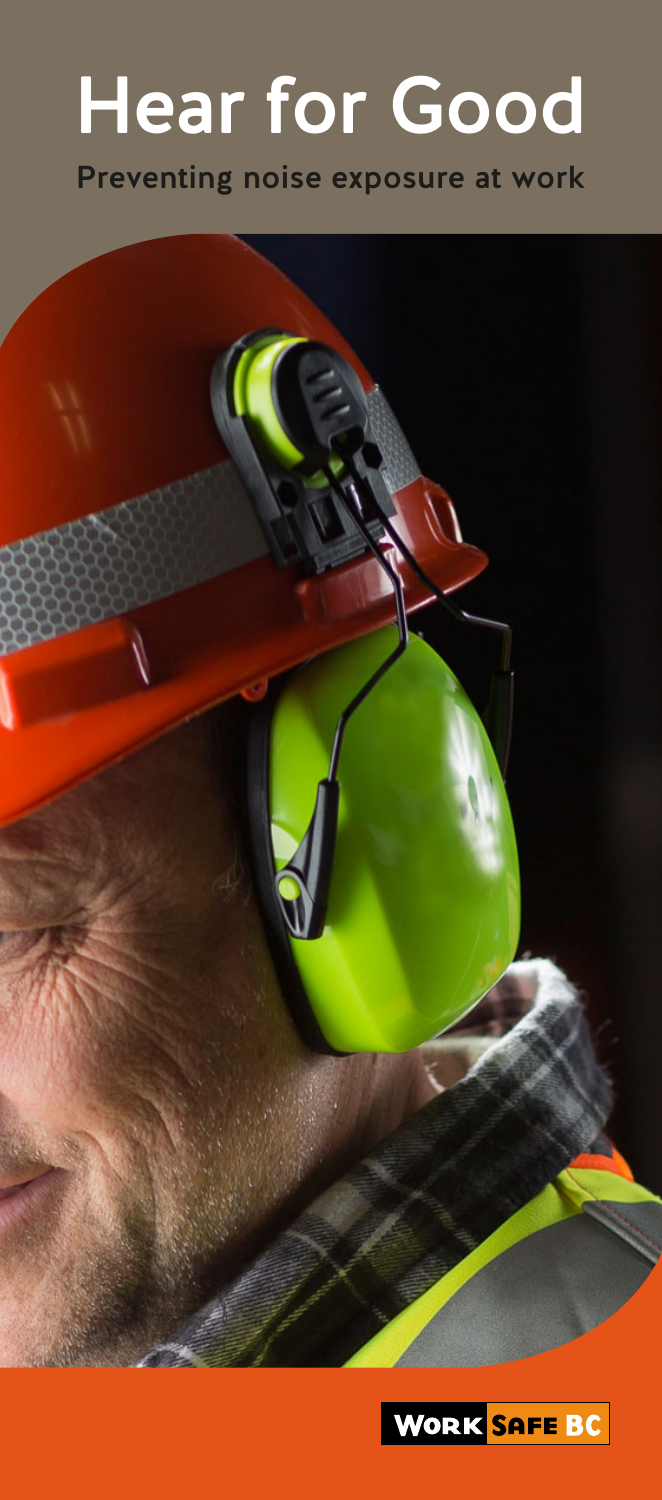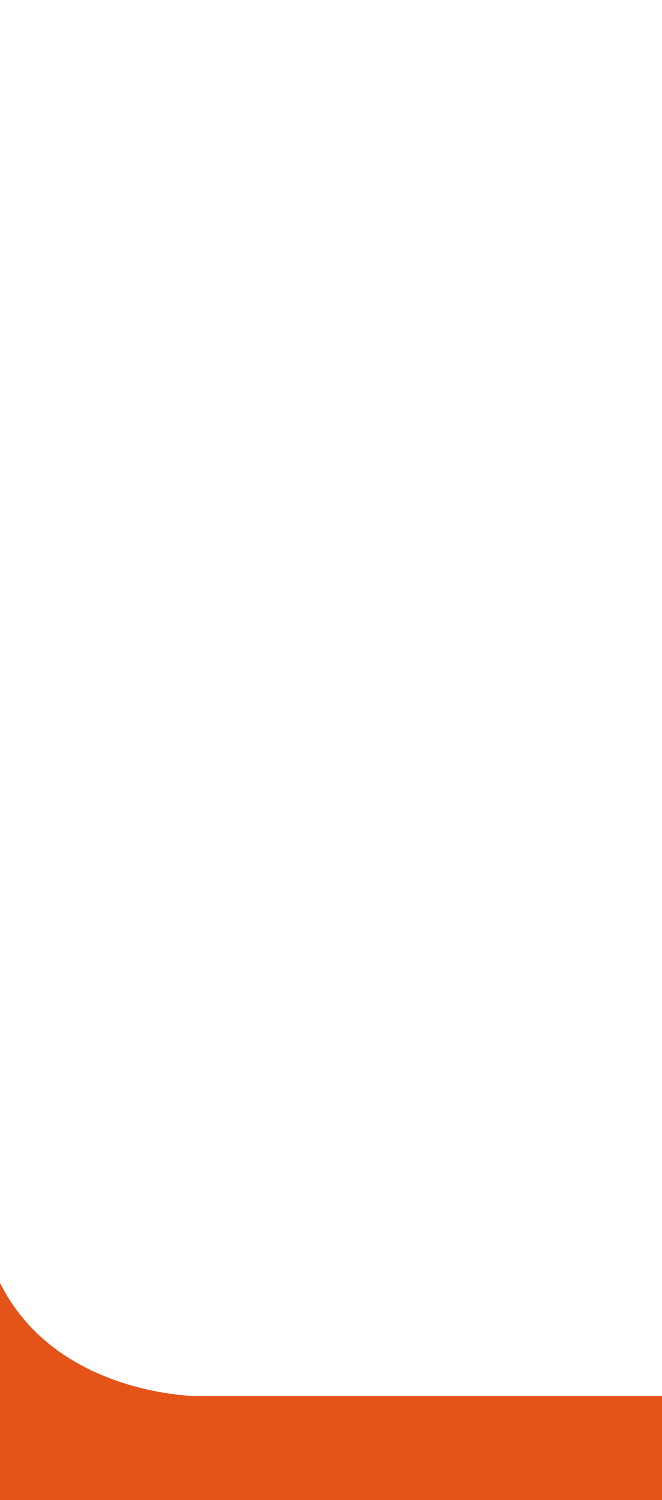# **Table of contents**

| Hearing loss: what you should know  2    |
|------------------------------------------|
|                                          |
| Noise control and hearing protection  4  |
| Choosing the right hearing protection  5 |
|                                          |
| Finding earmuffs that work for you 7     |
| Taking care of your earmuffs  8          |
| Types of earplugs and earcaps 9          |
| Choosing your earplugs 10                |
| Fitting plugs into your ears 10          |
| Plug and cap wear and care 11            |
| Getting used to plugs and muffs  11      |
| Noise exposure outside the workplace13   |
| Looking for help? Talk to us 13          |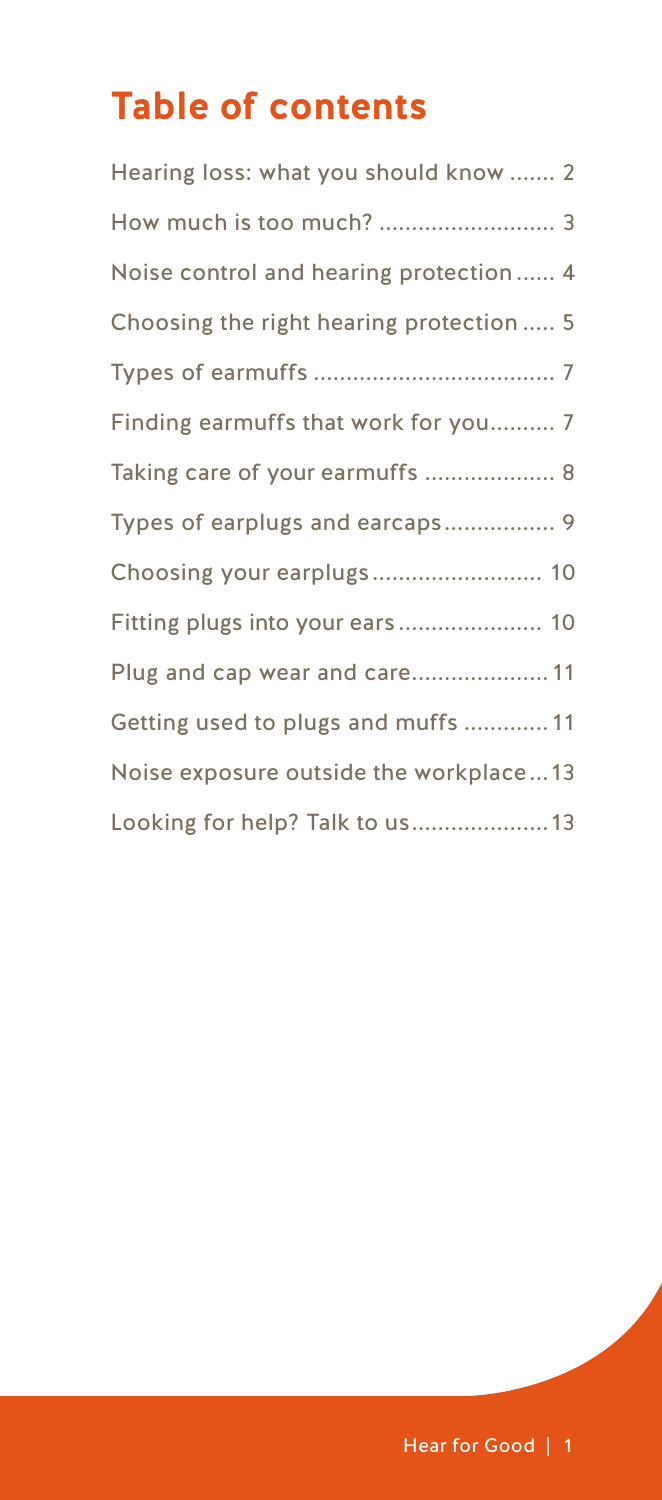#### <span id="page-3-0"></span>**Hearing loss: what you should know**

Most of us know how important health and safety is to the workplace. What we might tend to overlook are invisible risks — like the noise that leads to hearing loss.

Exposure to excessive noise is, in fact, the most common industry health hazard, as well as being the most difficult hazard to detect.

If you work in British Columbia, you're among one-quarter of those exposed to occupational noise that's loud enough to damage your hearing. And that hearing loss can occur so gradually, you won't realize it's happening. Yet, once the damage is done, it's permanent: noise-induced hearing loss can't be cured or improved.

The key is to know whether or not you're at risk. But hearing loss isn't easy to detect.

When you're exposed to excessive noise, damage occurs to tiny sensory cells deep inside your ear, so there is no way for you to see the damage. The first danger sign will be the reduced ability to hear highpitched sounds.

As noise-related damage continues, hearing loss will affect your ability to understand what others are saying. Noise exposure can also cause ringing in your ears. At the end of a day's work, you may notice that sounds seem muffled.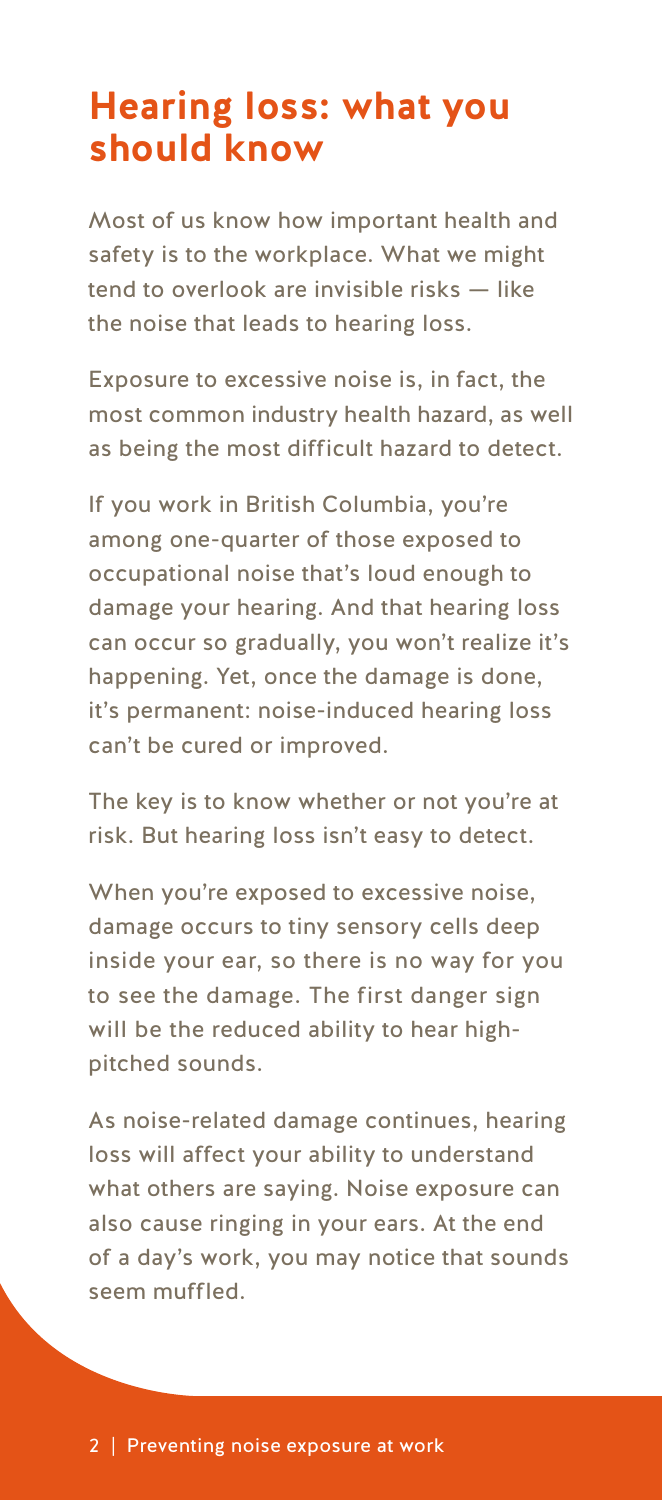<span id="page-4-0"></span>A graph of your hearing ability, known as an audiogram, may show a high-pitched hearing loss as follows:



Such irreversible damage can be prevented. It's all the more reason to take necessary measures to protect yourself and others against work-related hearing loss.

#### **How much is too much?**

Every workplace is governed by maximum noise exposure limits, both in terms of loudness and duration.

A simple way to test your degree of exposure to noise is to talk to someone who is standing an arm's length away from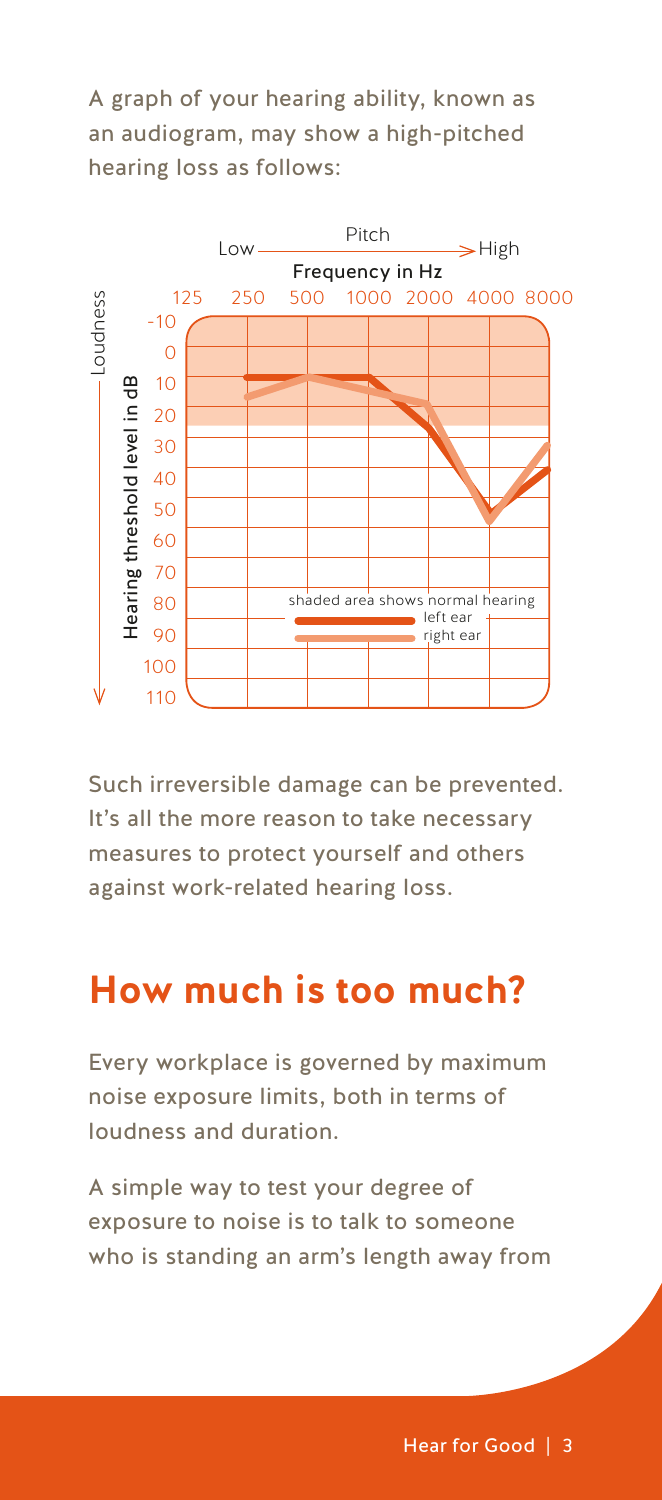<span id="page-5-0"></span>you. If you need to raise your voice for that person to hear you, you're likely being exposed to excessive noise.

You should consider the duration of noise exposure to be just as important as its loudness. Continuous noise throughout a shift is more damaging than being exposed a few minutes at a time.

If your ears ring or the sounds seem muffled after the noise stops, your hearing has been affected — at least temporarily.

If you expose yourself to a noise level greater than 85 decibels (dBA) (about the equivalent of sustained traffic noise) during an average eight-hour day, it can permanently damage your hearing.

#### **Noise control and hearing protection**

Remember that it's your employer's responsibility to reduce workplace noise.

And, the best way for your employer to decrease noise exposure is to permanently alter the design of your workplace.

In an industrial setting, for example, he or she can house the source of noise by creating sound-muffling enclosures, such as enclosures for air compressors or punch presses. If this isn't practical, you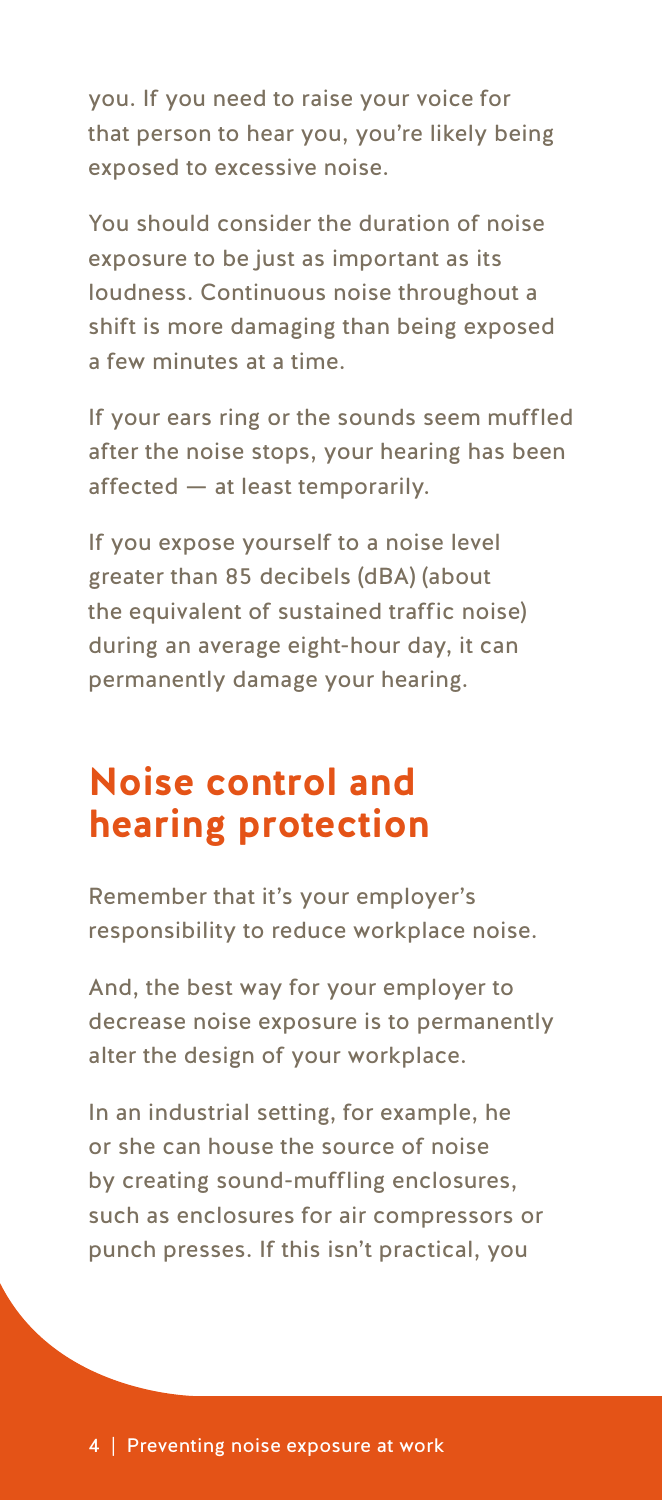<span id="page-6-0"></span>can be enclosed in a booth to protect you from noise; in sawmills, headrig sawyers and edger operators work in sound-proof enclosures.

Another way to reduce noise is to install sound-absorbent materials on walls or ceilings near noisy machinery.

Your noise exposure can also be reduced through job rotation, which decreases the time spent in noisy areas.

In the meantime, until your employer can safely reduce noise levels, he or she must provide you with appropriate hearing protection — at no cost to you.

# **Choosing the right hearing protection**

The Canadian Standards Association (CSA) currently rates hearing protection as meeting Class A, B, or C, depending on how much noise reduction the protection provides. The recommended protection for eight hours of exposure is as follows:

| Exposure: $L_{ex,8}$ (dBA)   | Recommended<br>class |
|------------------------------|----------------------|
| & 90                         |                      |
| > 90 up to and including 95  | B                    |
| > 95 up to and including 105 | A                    |
| >105                         | Dual                 |

\* Dual hearing protection shall be used. A minimum of a Class B earmuff and a Class A earplug is required.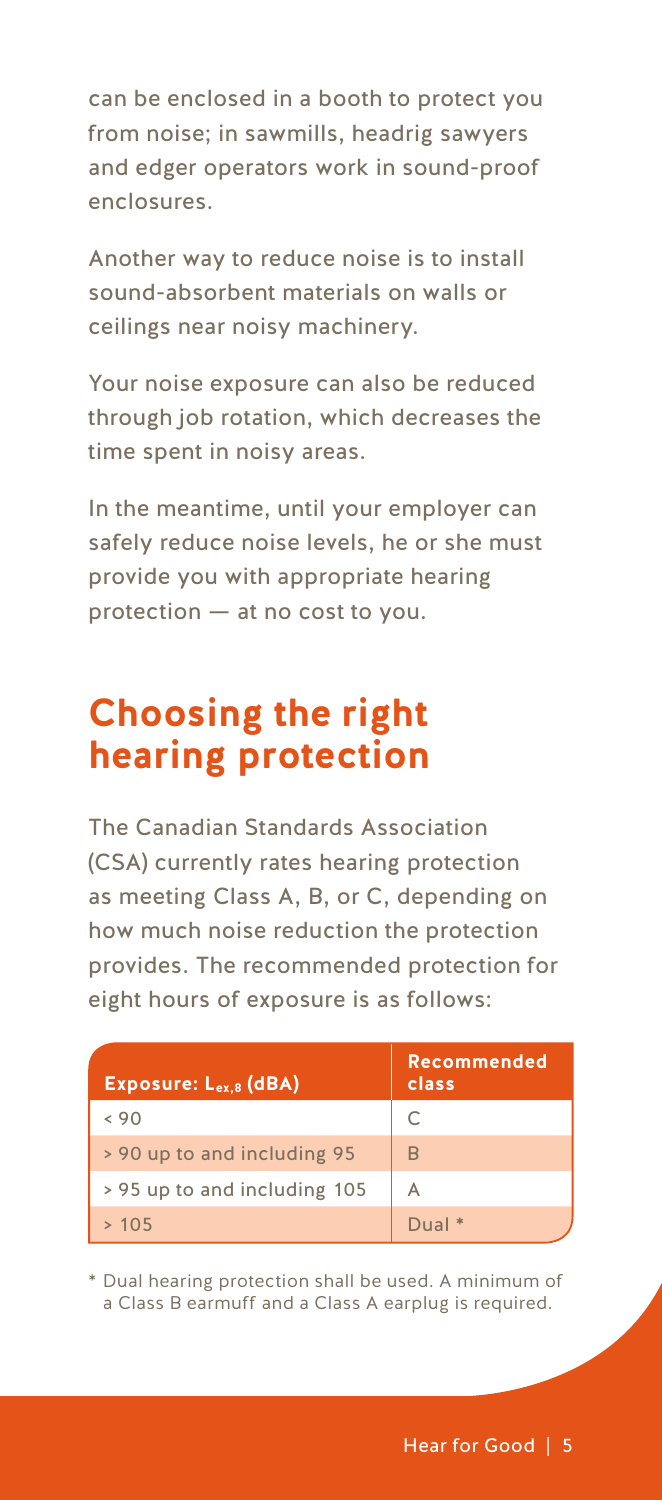You will also often see a noise reduction rating (NRR) on hearing protection devices. NRRs are computed differently than classes, but there is much overlap in NRRs between Classes A and B. As a rough guide, a hearing protector with an NRR of at least 24 falls into Class A, a protector with an NRR of at least 17 falls into Class B, and one with an NRR of less than 17 usually falls into Class C.

The recommended class of protection increases with the noise level. For example, Class C protection is recommended for driving a heavy truck (89 dBA); Class A is recommended for operating a pile driver (104 dBA). For extremely high noise levels, you should be wearing double protection (earplugs and earmuffs).

Consider the following factors equally important to the noise level on the job:

- Your hearing ability
- Your need to communicate on the job
- The other personal protective equipment you're wearing, such as safety glasses or a hard hat
- The temperature and the climate
- The size of your ear canal, and the shape of your head and jaw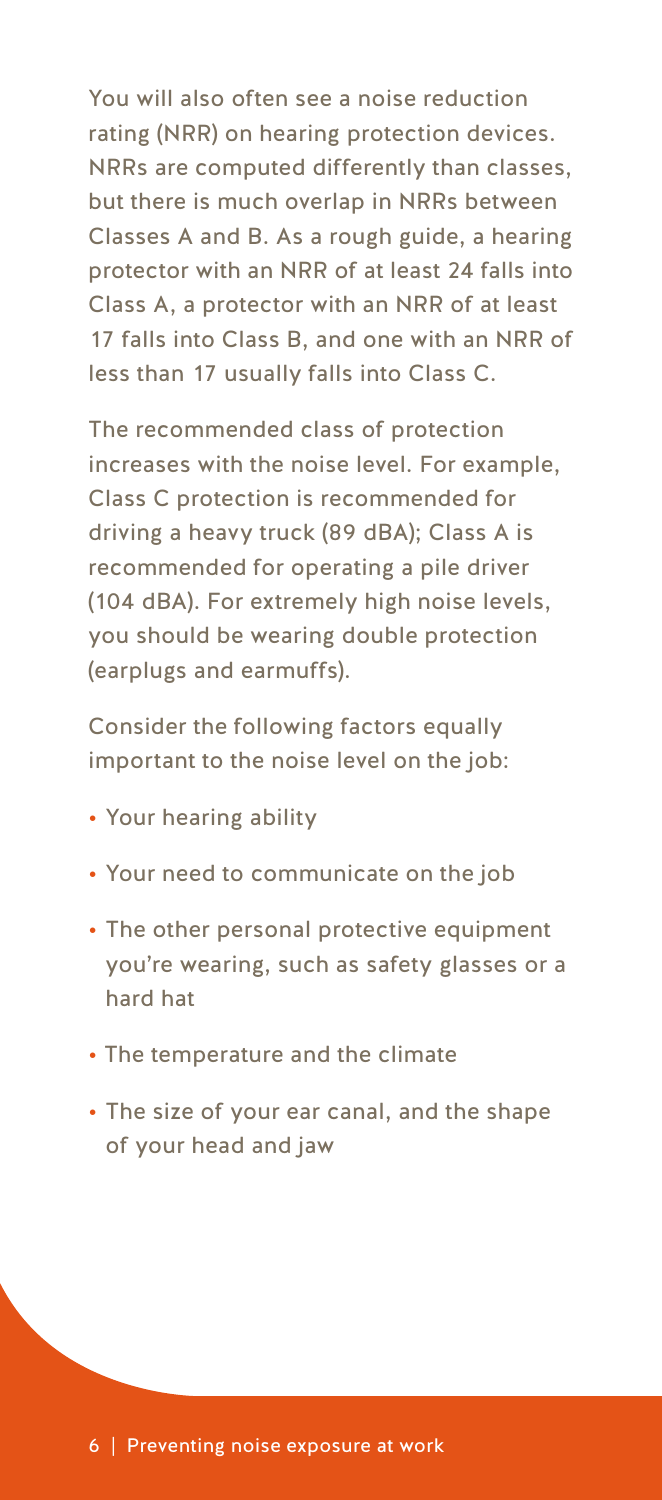# <span id="page-8-0"></span>**Types of earmuffs**

Earmuffs can be Class A, B, or C.

Earmuffs have a hard outer shell to bounce the sound away from the ear, and a sound-absorbent cuff to fit snugly around your head and stop sounds from leaking in.

Some earmuffs have fluid-filled cuffs. if you work in cold conditions, you'll need to check the freezing point.



## **Finding earmuffs that work for you**

It's essential that your earmuffs fit properly. Earmuffs can be worn in various positions, according to the manufacturer's instructions. They are held in place with metal or plastic spring-loaded headbands.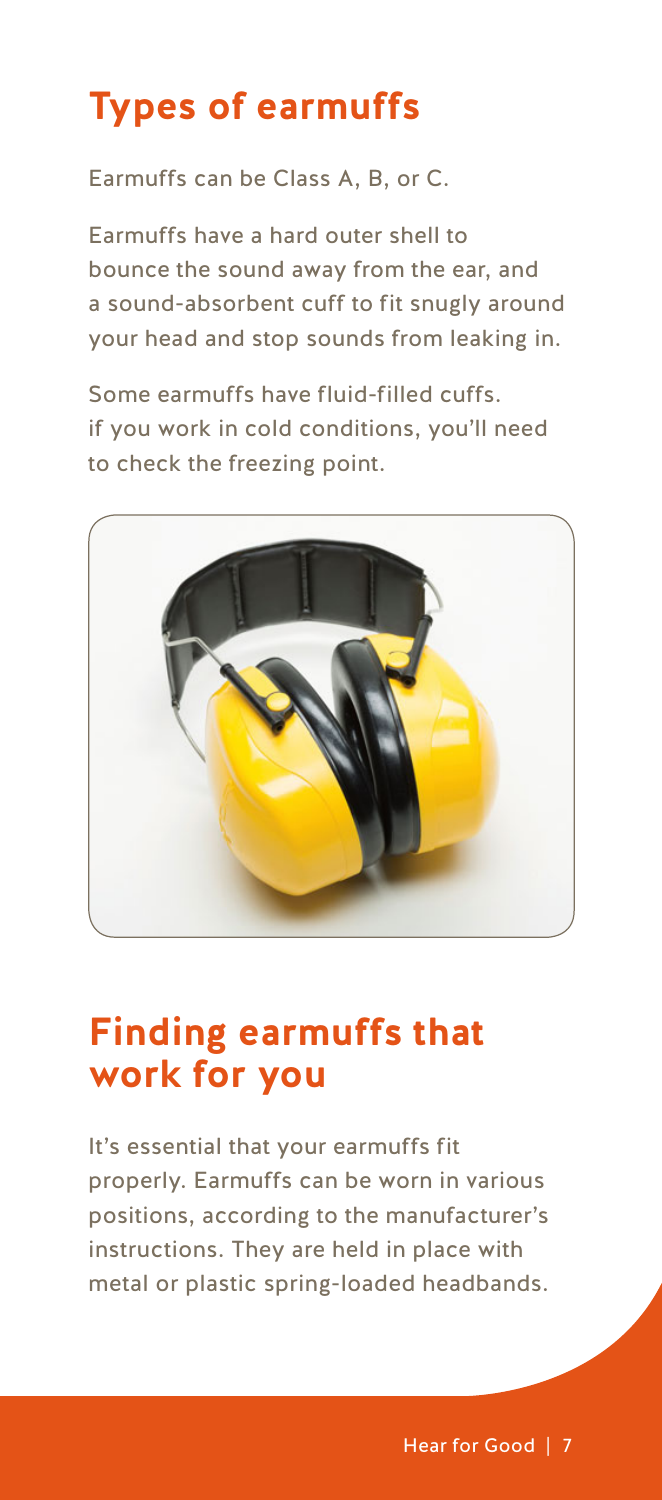<span id="page-9-0"></span>The cuffs must fit snugly over your entire ear, and the headband must be adjusted to keep the muffs comfortably in place.

Push your hair back so that the cuffs fit comfortably and make a good seal around your ear. Make sure the cuffs aren't resting on anything that will break the seal and let noise in, such as a hard hat suspension band, hair-band, or barrette.

If you wear glasses, try wearing the kind with thin wire pieces at the temple. Foam pads are available to cushion the place where glasses pass under the earmuffs. This helps to keep noise out.

#### **Taking care of your earmuffs**

Replace the cuffs if they become hard or cracked. Kits are available with replacement cuffs and liners. You'll likely need to replace the cuffs every six months to a year.

Check the tension of the headband. If it's too loose, the entire earmuff must be replaced.

Keep the cuffs clean with mild soap and water. Don't use alcohol or solvents; they can crack the material or irritate your skin.

Never drill a hole in an earmuff to reduce pressure on the ears. It lets in sound. If you feel pressure, try a more comfortable set of earmuffs.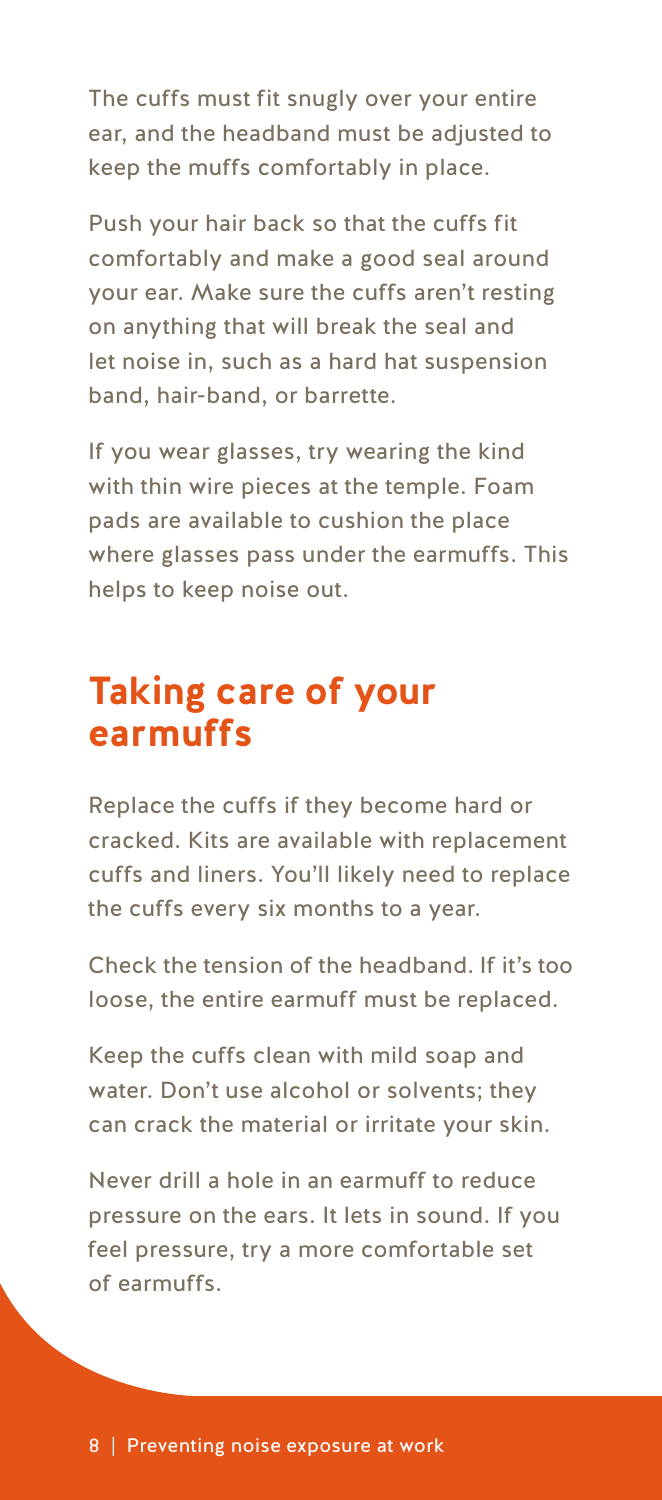# <span id="page-10-0"></span>**Types of earplugs and earcaps**

Earplugs can be Class A, B, or C. They keep noise out by sealing off the ear canal. Several types of earplugs are available, as follows:

- Push-to-fit earplugs can be foam or have one or more flanges or sealing rings on the end of a flexible stem, such that the stem can be used with a pushing and twisting motion to insert the foam tip into the canal.
- Compressible earplugs are made from foam. Some models are offered in more than one size. They are often referred to as "disposable plugs," but most brands can usually be reused a few times.
- Canal cap earplugs (also called "semi-insert") are held together with a band worn over the head or under the chin. Some cover the ear canal opening; others are inserted into the ear canal.
- Custom-molded earplugs are intended to fit precisely into a particular ear. Most of these are manufactured from silicone, vinyl, or acrylic compounds.

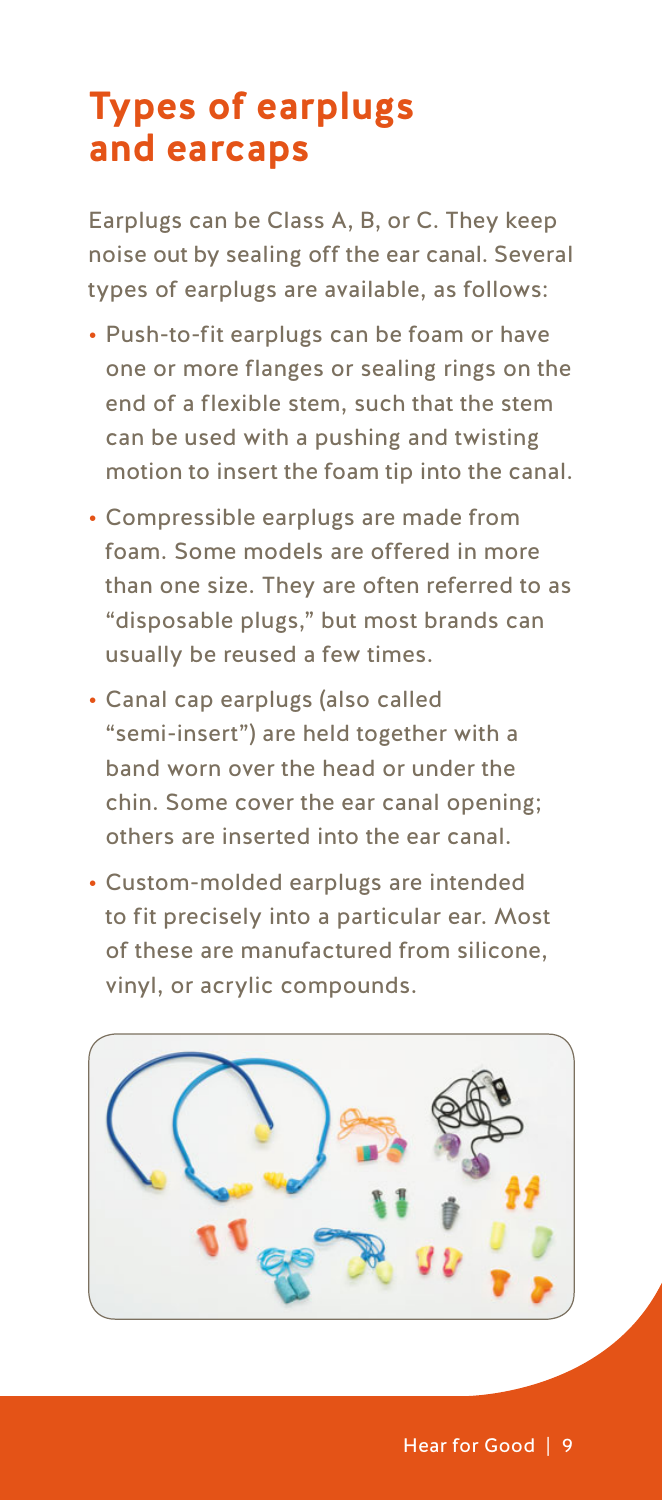# <span id="page-11-0"></span>**Choosing your earplugs**

Ask a trained person to select your earplugs. Some plugs come in different sizes. You need the right-sized plug for your ear canal; your ears may even need two different sizes.

If the plug doesn't make a good seal in your ear canal, it won't protect your hearing.

# **Fitting plugs into your ears**

Before inserting a foam plug, remember to first roll the plug firmly between your thumb and forefinger. Use your free hand to lift your ear up, and back — this will straighten the ear canal.

While you're inserting the plug, hold it in place for a few seconds to allow the material to expand.

If the plug feels tight at first, it's probably a good fit. If it feels loose, it's too small. When a plug is properly fitted, your voice will sound to you as though it's lower and more muffled, as though you were inside a barrel.

Head movements, talking, and chewing can all loosen earplugs. So be sure to take the plug out and refit it several times during the day. Do so whenever you're safely away from hazardous noise.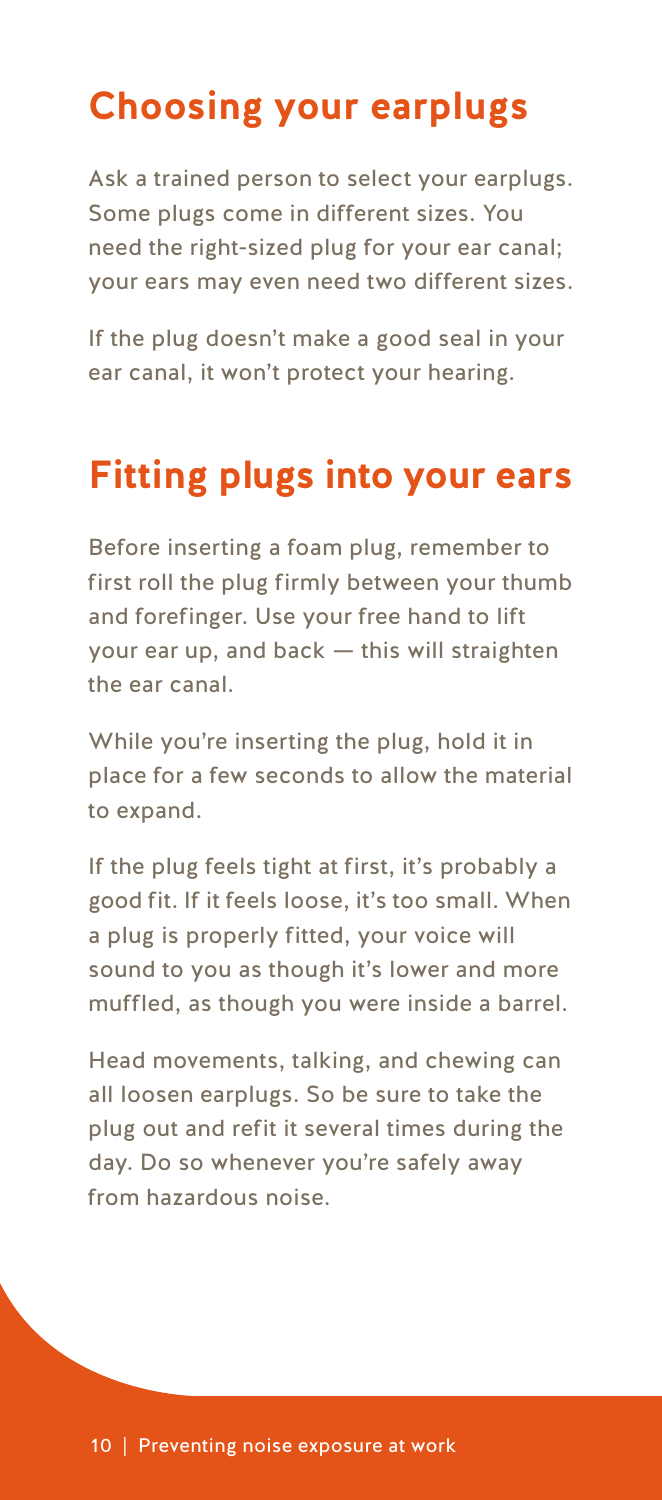<span id="page-12-0"></span>If you ever feel pain while inserting an earplug, you'll need to see your doctor. You may have an ear infection or some hard wax in the ear canal that needs to be removed.

#### **Plug and cap wear and care**

Wash reusable earplugs and canal caps with soap and water, and keep them in a case. Some earplugs come on a cord, which makes them easier to keep track of.

Replace reusable plugs when they become hard or cracked, usually about every six months. Custom-molded earplugs can last many years, but should be replaced if they begin to feel loose.

Discard compressible plugs as soon as they become dirty or hard. If you're not sure, replace them every day.

Don't tamper with the plug to make it comfortable — try a different size or a new type of plug.

#### **Getting used to plugs and muffs**

While you're wearing earmuffs or plugs, you'll notice that noises will sound different from usual, and it may take you some time to get used to these new sounds.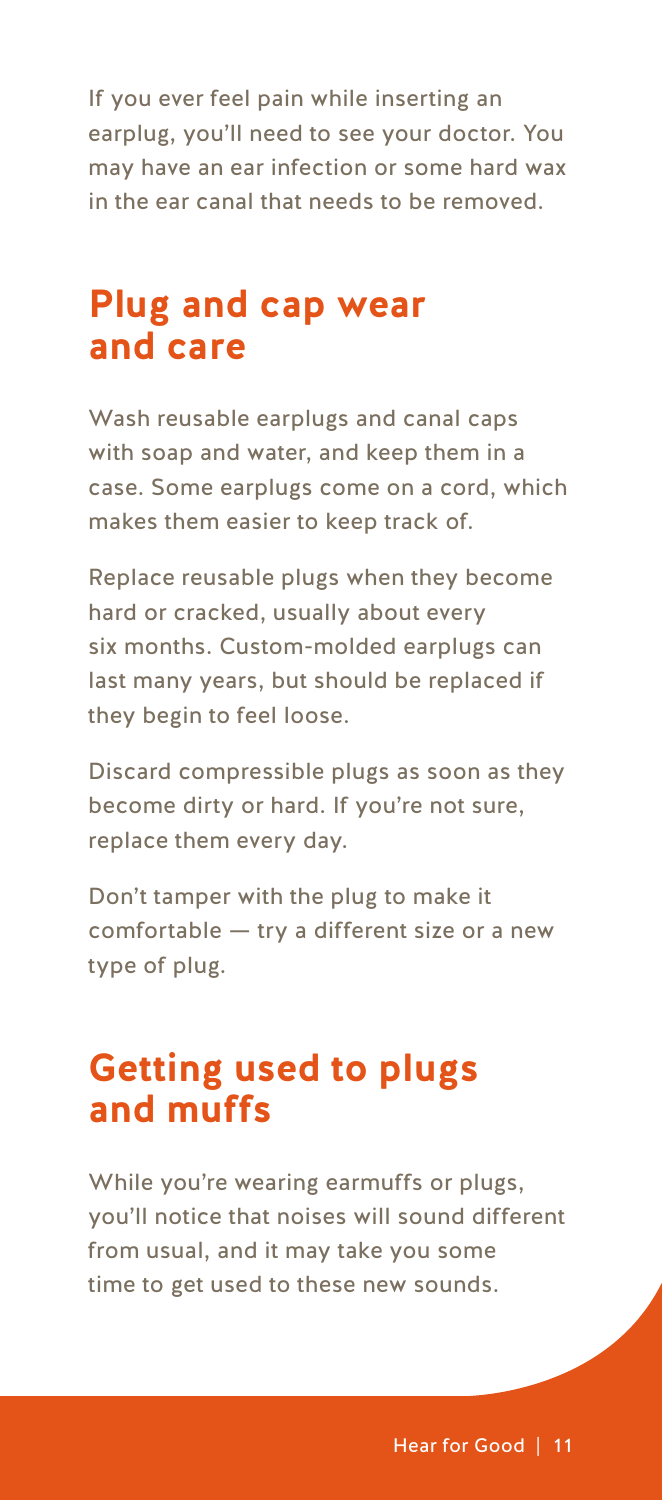Once you've become accustomed to these devices, you may find that you're less tired at the end of the day — noise, after all, can be stressful.

While you're getting used to locating the direction of sounds, you may feel a little disoriented — especially with earmuffs. You'll adjust to this after a while. If you feel any dizziness, it won't be caused by your hearing protection. Instead, you should contact your doctor.

if you're wearing hearing protectors, you might worry that you'll miss important warning sounds. Keep in mind, if your hearing is good, you should be able to pick out important sounds while your ears are covered. Earmuffs and plugs mainly screen out high-pitched noises, but they won't stop you from hearing voices or alarm signals. Test them out for yourself.

If you're already have a hearing loss, hearing protection can interfere with your ability to communicate. Class B or Class C protectors may allow you to better communicate and detect warning signals. If you're still having problems, you can try other specialty hearing products. The most important thing to remember about hearing protection is to use it. For hearing protection to be effective — regardless of its class — you'll need to wear it every time you're exposed to hazardous noise.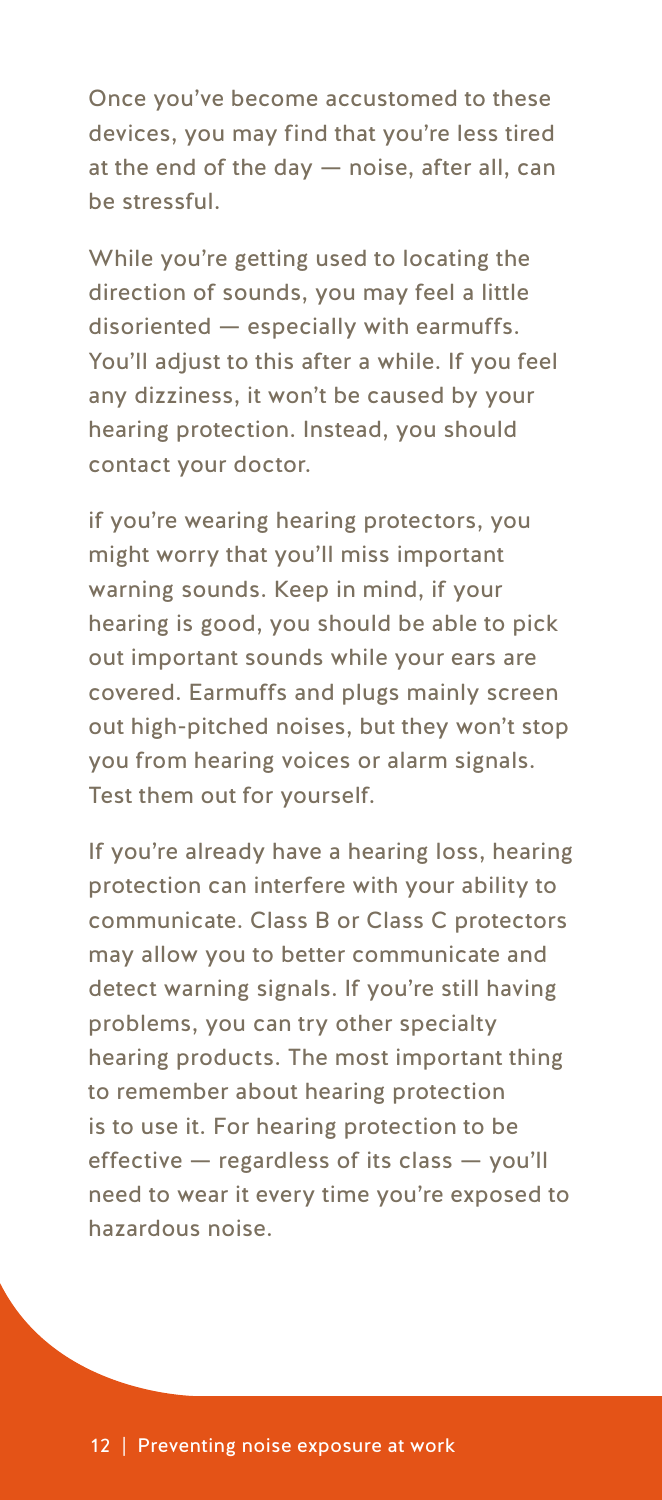#### <span id="page-14-0"></span>**Noise exposure outside the workplace**

Hearing damage can happen anywhere. Remember to consider off-the-job or recreational noise as a potential hazard.

Noise above 85 decibels, combined with long exposure, can permanently damage your hearing. Lawnmowers, power tools, firearms, and stereo headsets all produce high noise levels.

Anywhere your hearing is at risk, wear protection.

## **Looking for help? Talk to us**

Our He[aring Loss Prevent](http://www.worksafebc.com/)ion staff can provide information about hearing protection classification, and authorize industrial audiometric technicians to test your hearing and advise you on the proper use and care of your hearing protection.

If you aren't wearing the correct form of hearing protection, the technician can advise you on the safest choice. He or she can check the condition of your hearing protection, and let you know whether or not it needs replacement or repair.